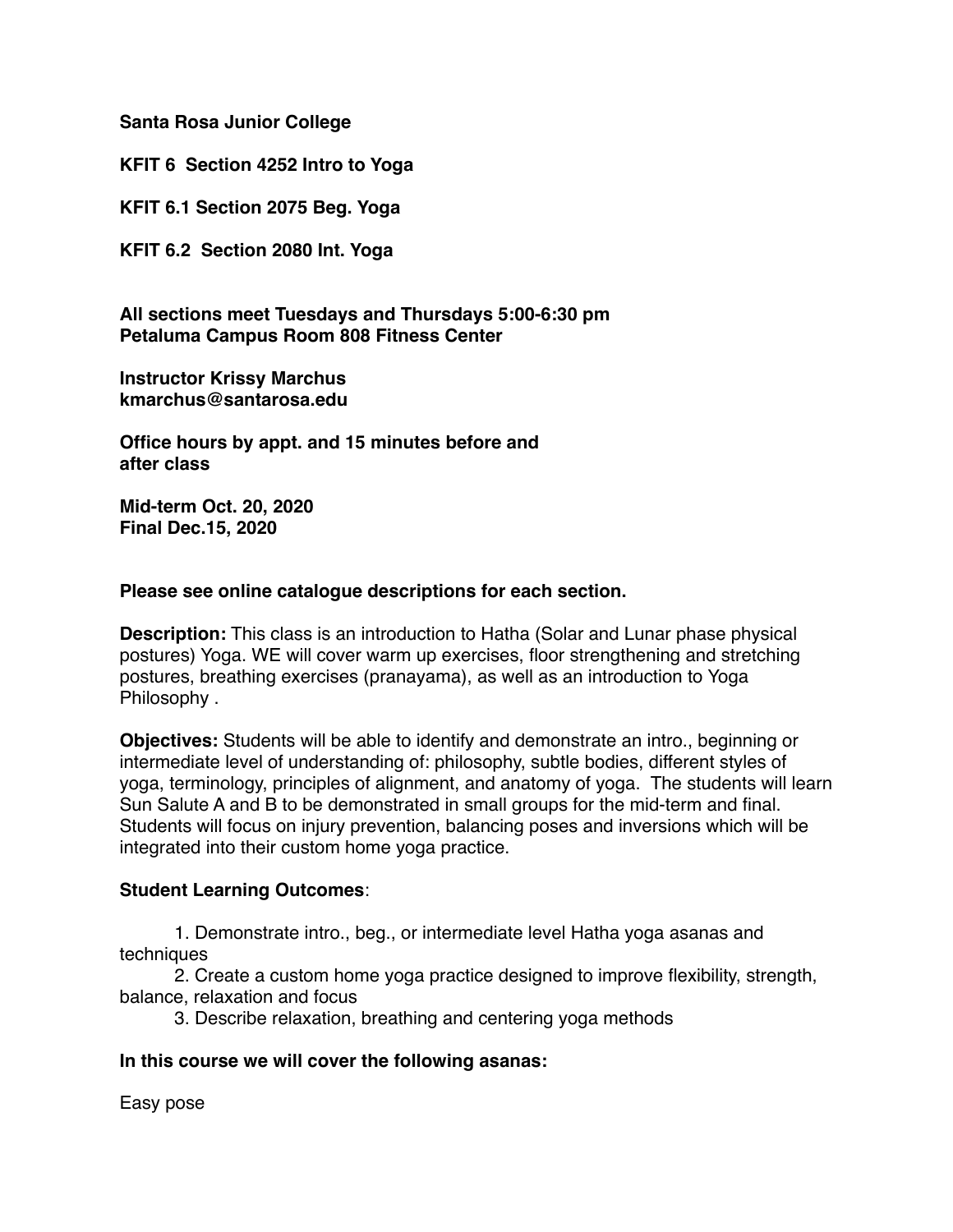Seated spinal twist Butterfly pose Head to knee pose Seated forward fold Staff pose Happy Baby Corpse Legs up the wall Sphinx Reclining hand to big toe Downward facing Dog Upward facing Dog Plank and side plank with modifications Cat/cow Camel Low lunge adding a twist Child's pose Warriors 1,2,3 **Mountain** Standing forward fold Tree **Chair** Eagle Handstand with modifications Crow Dolphin Shoulderstand

**Pranayama (breathing techniques) covered include; alternate nostril, 3 part breath, and extension of exhalation. Meditation techniques covered include visualization, chakra balancing and recitation of mantra.**

### **Assignments:**

- 1. Read 2-5 pages per week of instructor prepared materials.
- 2. Written journal entries 2 per week
- 3. Written mid-term and final reflections
- 4. Int. Students will teach their final sequence to a small group of classmates
- 5. Attendance, punctuality and full participation at all class meetings.

### **Method of Evaluation:**

Self-reflection journal 10% In class skill demonstrations 30% Exams 20% Participation 40%